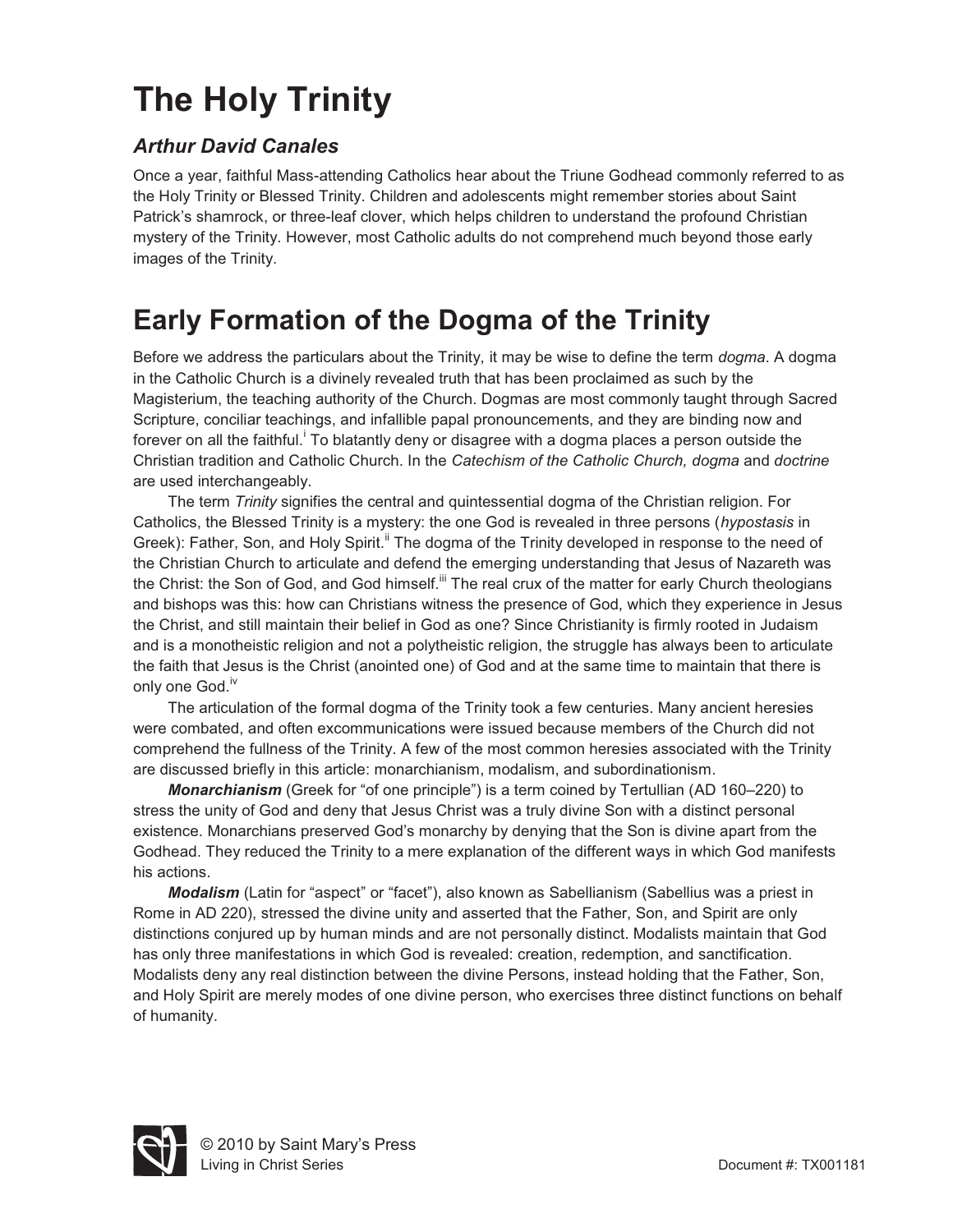*Subordinationism* is an understanding that the Spirit is subordinate to, or inferior to, the Son and that the Son is subordinate to the Father. This understanding of God sought to ensure a monotheistic expression of Christian belief by limiting divinity to God the Father alone.

It was not until the middle of the third century that most of these heresies were resolved, when the dogma of the Incarnation became fully fleshed out: that is, God assumed a human nature as Jesus of Nazareth. In other words, God became human, so that humans might become God.

The Trinity is one of the most confusing and complex dogmas to define and comprehend. In fact, in order to define and explain the Trinity, the Church had to implement Greek philosophical language that could help articulate the Trinity. Terms such as *substance* (essence or nature), *person,* or *hypostasias* (which describes Father, Son, and Holy Spirit), and *relation* (which designates the relationship among the Godhead) are designed to demonstrate the divine unity and distinctive realities of this Christian mystery. A simple adage reflects the teaching on the Trinity: "Their substances are fused, but their Persons are not to be confused."

#### **The Trinity Can Be Confusing and Complex**

The great German Jesuit Karl Rahner (1904–1984) laments that modern Catholic theology does not advance the studies of the Trinity much beyond the Middle Ages, a lack of advancement that he calls the "anti-trinitarian timidity." The late systematic theologian Catherine Mowry LaCugna (1952–1997) was fond of asking, "Is it that the doctrine of the Trinity is a hopelessly complicated problem in speculative theology (or higher mathematics: God + God + God = God) that has no bearing on the practice of faith?"<sup>vii</sup> For years in Catholic seminaries, the young men had to memorize the 5-4-3-2-1 formula regarding the Trinity, which helped to summarize Saint Thomas Aquinas's (1224–1274) complex and academic understanding of the Trinity. For Aquinas, the Trinity is "five notions [explained below], four relations, three persons, two processions, and one nature."<sup>viii</sup> It is reported that when Canadian Jesuit Bernard J. F. Lonergan (1900–1984) taught this to his students, he added another number to Aquinas's formula: "zero comprehension," which is a pretty accurate assessment. "

In medieval scholastic theology, a **"**notion**"** is a distinguishing feature or characteristic of each person. Therefore, the five notions that Aquinas mentions are as follows: (1) innascibility (absence or void of relations) or ingenerateness; (2) paternity; (3) filiation (Spirit proceeding from Father and the Son); (4) spiration (breathing life into); and (5) procession. Accordingly, is the breakdown of the notion of the Trinity into the rest of the mnemonic: (a) four out of the five notions describe relations, and innascibility is the absence of relation; (b) three of these relations are elements constitutive of persons, namely, paternity, filiation, and spiration; (c) the ternary or triadic of relations is derived from two processions, that is, being begotten (not made) and being spirated; and (d) there is only one God and, therefore, one divine essence.<sup>xi</sup> These five notions, as you can imagine, are not easily comprehendible and very inaccessible to the average Catholic who worships in the pews every Sunday.

### **The Dogma of the Trinity Today**

The *Catechism of the Catholic Church* offers a definitive dogma of the Trinity, a dogma that has been handed down throughout the centuries of Christianity. Three doctrines or teachings express the reality of the dogma of the Trinity: (1) the Trinity is One, (2) the divine persons are really distinct from one another, and (3) the divine persons exist relative to one another.

*The Trinity Is One.* The *Catechism of the Catholic Church* states, "We do not confess three Gods, but one God in three Persons, the 'consubstantial Trinity.' The Divine Persons do *not* share the one

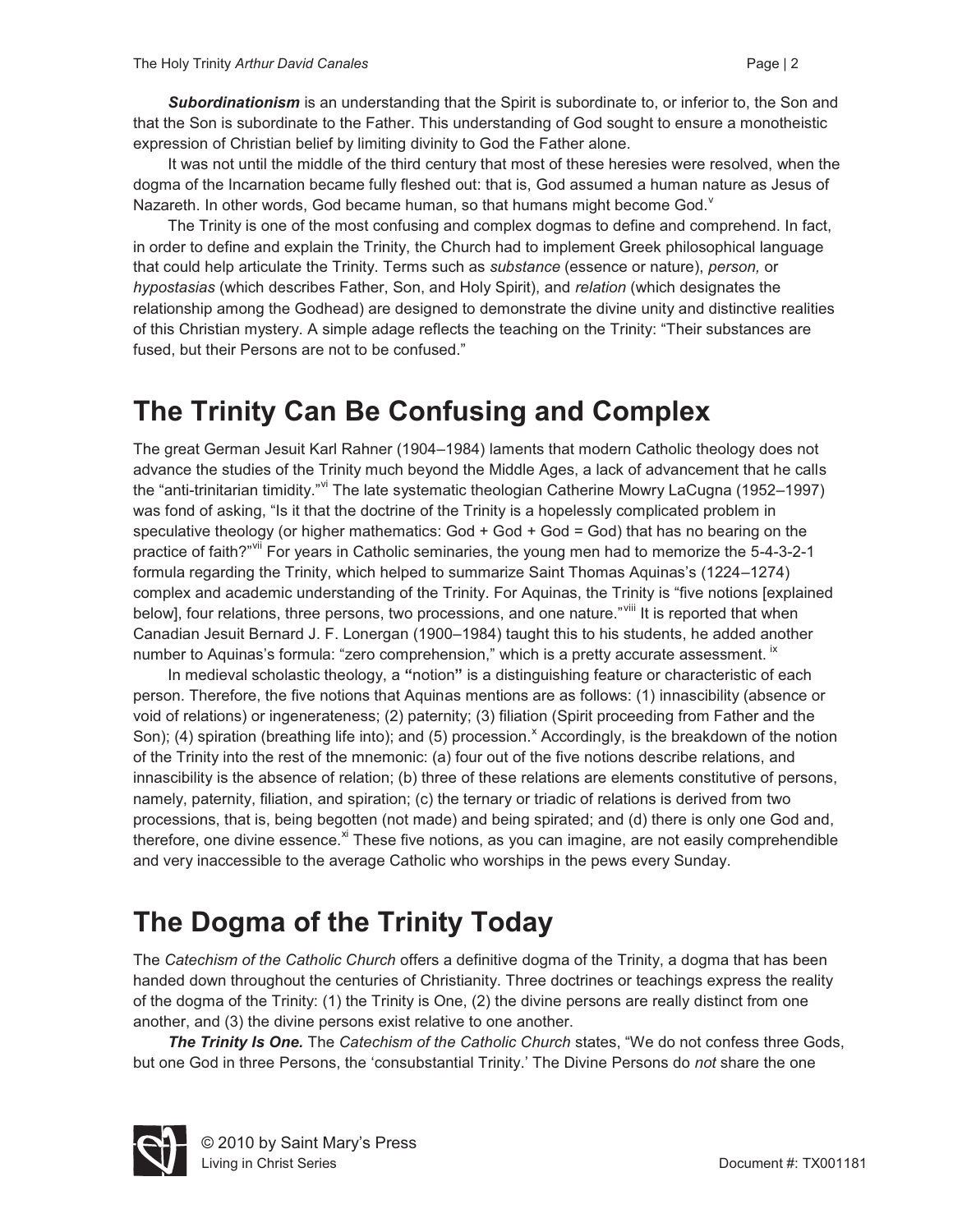divinity among themselves but each of them is God whole and entire: 'The Father is that which the Son is, the Son that which the Father is, the Father and the Son that which the Holy Spirit is, i.e., by nature one God.' In the words of the Fourth Lateran Council (1215): 'Each of the persons is that supreme reality, viz., the divine substance, essence, or nature." Xil Therefore, the Trinity is one God: "The Father is God, the Son is God, and the Holy Spirit is God," as stated in the Athanasius Creed (ca. AD 350). The three Persons are all co-eternal and co-equal and are all uncreated and omnipotent.

*The Divine Persons Are Really Distinct from One Another.* The *Catechism of the Catholic Church* notes: "'God is one but not solitary.' 'Father,' 'Son,' 'Holy Spirit' are not simply names designating modalities of divine being, for they are really distinct from one another: 'He is not the Father who is the Son, nor is the Son he who is the Father, nor is the Holy Spirit he who is the Father or the Son.' They are distinct from one another in their relations of origin: 'It is the Father who generates, the Son who is begotten, and the Holy Spirit who proceeds.' The divine Unity is Triune."<sup>xiii</sup> In other words, the Persons of the Trinity are independent and unique, each having his own hegemony and distinct function, but each also being part of a symbiotic connection and interdependent flow that allows for God's ubiquitous presence to be experienced.

*The Divine Persons Are Relative to One Another.* The *Catechism of the Catholic Church* observes: "Because it does not divide the divine unity, the real distinction of the persons from one another resides solely in the relationships which relate them to one another: 'In the relational names of the Persons the Father is related to the Son, the Son to the Father, and the Holy Spirit to both. While they are called three persons in view of their relations, we believe in one nature or substance.' Indeed 'everything (in them) is one where there is no opposition of relationship.' 'Because of that unity the Father is wholly in the Son and wholly in the Holy Spirit; the Son is wholly in the Father and wholly in the Holy Spirit; the Holy Spirit is wholly in the Father and wholly in the Son."<sup>xiv</sup> Consequently, the Trinity is seen as a divine interdependent relationship. The relationship between the Divine Persons is also what distinguishes each Person of the Trinity, because they cannot be distinguished by any absolute attribute. That is, all divine attributes must correlate and correspond to the divine nature of the three Persons in one Godhead.

Taken together, these three teachings represent the core tenets of the dogma of the Trinity, which Catholics believe to be the revealed truth and inspired reality of God. It is God and God alone who reveals the Triune Godhead—Father, Son, and Holy Spirit—to the faithful.<sup>xv</sup> Today, there is a new interest in the Trinity and a new focus.

#### **Trinity as a Community of Love**

The Trinity is the unity, or communion or community, of the Triune Godhead as three distinct yet interdependent persons (*perichoresis* in Greek, and *circumincessio* in Latin). The two words "*perichoresis*" and "*circumincessio*" describe the living relationship and community—"mutual interpenetration"—between the three Divine Persons that make up the Trinity. Today, theologians describe the mutual interpenetration of the Trinity as being a community of love that extends God's love to humanity. It is a community that is the Divine Author of the theological virtues: faith, hope, and love.

The Greek term *koinonia* means "community," and *koinonia* is reflected in the One God in Three Persons of the Trinity as the ultimate community of love. The dogma of the Trinity reflects the truth that God is love (see John 3:11–18). Love is not an abstract impersonal entity. It expresses itself in relationships and in *koinonia*. When the dogma of the Trinity says that one God exists in three Persons, it means that God is a community of three Persons in a relationship of love.<sup>xvi</sup> The Father loves the Son in communion with the Holy Spirit. The Son loves the Father in communion with the Holy Spirit. The Holy Spirit loves the Father and the Son. The Godhead is a community of love (see 1 John 4:19), a



© 2010 by Saint Mary's Press Living in Christ Series **Document #: TX001181**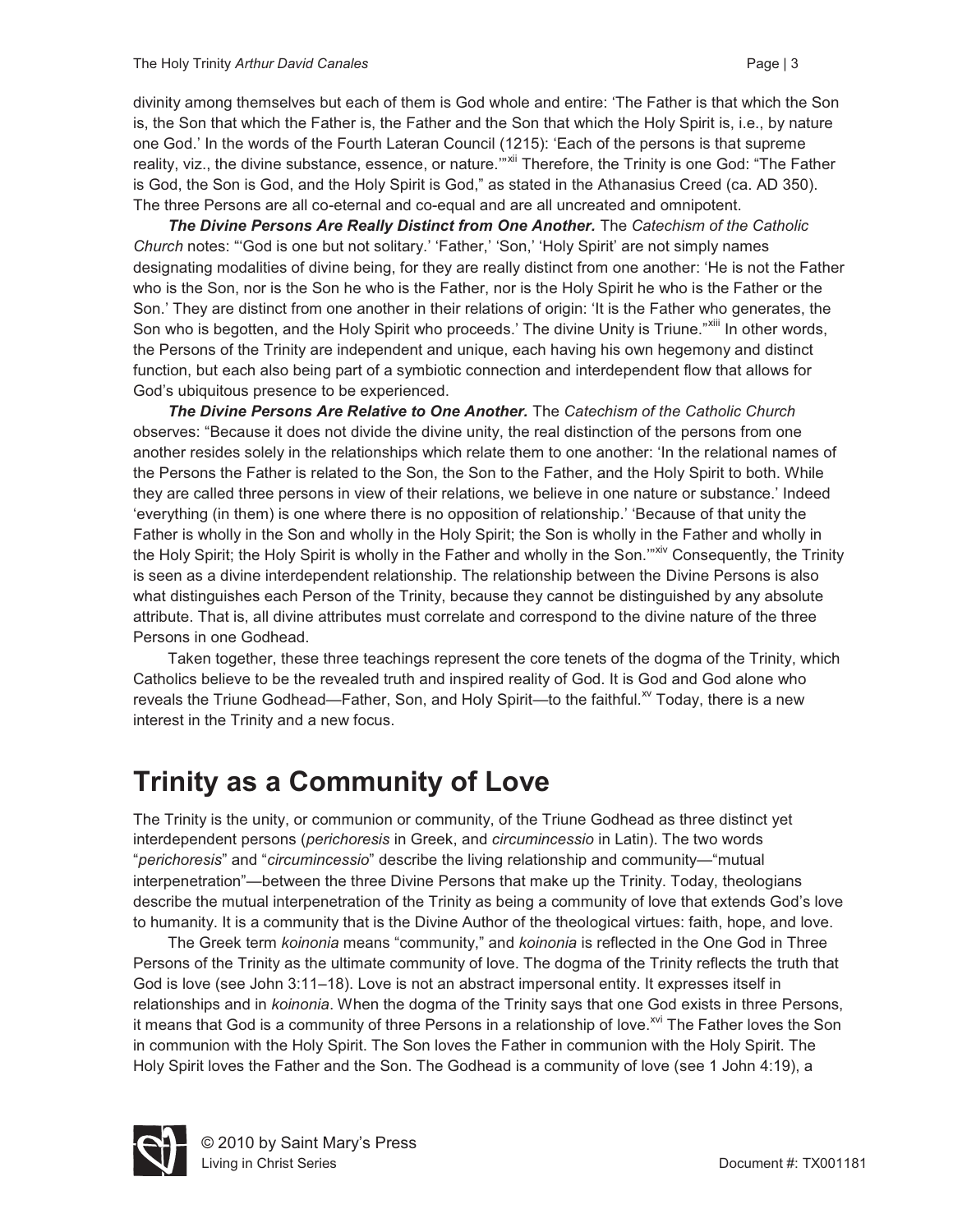communion of three Persons existing in a love relationship (*agape*). The essence of God is a relationship of love, a communion, a *koinonia* that the Church has rightly called the Blessed Trinity.

The Holy Trinity—Father, Son, and Holy Spirit—are a community of love through mutual interpenetration. Yet the Trinity is three distinct Persons. The Trinity is not one and the same person. The Father is not the Son, and the Son is not the Holy Spirit, and the Holy Spirit is not the Son. The Persons of the Trinity are distinct and unique. God is a community of love in a unique and interdependent relationship of three distinct Persons, each one with his own function, purpose, and distinction, but also one God.<sup>xvii</sup>

# **Trinity Sunday**

Liturgically Trinity Sunday is a solemnity—a high holy day—of the Catholic Church year that is always celebrated on the first Sunday after Pentecost Sunday. Trinity Sunday is one of nine solemnities of the liturgical year.<sup>xviii</sup> Trinity Sunday focuses on the mystery of redemption and salvation by God through Jesus the Christ in the power of the Holy Spirit. Trinity Sunday reminds us that the centrality of our Catholic faith is rooted in faith in the triune God, but it also empowers Christians to experience the Trinity in their personal and community life.

 Pastorally Trinity Sunday helps to remind Catholics that "the triune God is the paradigm of all human relationships. The Divine Persons exist in a [loving] relationship of diversity, equality, mutuality, uniqueness, and interdependence."<sup>XIX</sup> Such a community of love exists also within the body of Christ and in personal families; therefore, the Trinity models for humanity the ways in which a community of love can live in mutual respect and reciprocity. The experience of the Trinity, ideally, should shape and mold the Christian life. To speak of the Trinity is to speak of a particular way of life—one that is embedded in faith, hope, and love.

 Although the Trinity is a difficult theological subject to address, it need not be so confusing that we do not discuss it at all. Perhaps the community of love motif is a better starting point to discuss the Trinity than the shamrock.

# **Bibliography**

Interdicasterial Commission. *Catechism of the Catholic Church* (2nd ed*.*). Vatican City: Libreria Editrice Vaticana, 1997.

Second Vatican Council. *Dogmatic Constitution on Divine Revelation (Dei Verbum).* In Vatican *Council II: The Conciliar and Post-Conciliar Documents, Study Edition,* edited by Austin Flannery. Northport, NY: Costello Publishing Company, 1992.

LaCugna, Catherine M. "The Trinitarian Mystery of God." In *Systematic Theology: Roman Catholic Perspectives, Volume 1*, edited by Francis Schüssler Fiorenza and John P. Galvin. Minneapolis, MN: Fortress Press, 1991.

LaCugna, Catherine M., and Michael Downey. "Trinitarian Spirituality." In *The New Dictionary of Catholic Spirituality*, edited by Michael Downey. 1993.

Lorenzen, Lynne F. *The College Student's Introduction to the Trinity.* Collegeville, MN: The Liturgical Press, 1999.

McGrarth, Alister E. *Christian Theology*. Malden, MA: Blackwell Publishing, 2005.

Rahner, Karl. *The Trinity.* New York, NY: Herder and Herder, 1970.



© 2010 by Saint Mary's Press Living in Christ Series **Document #: TX001181**